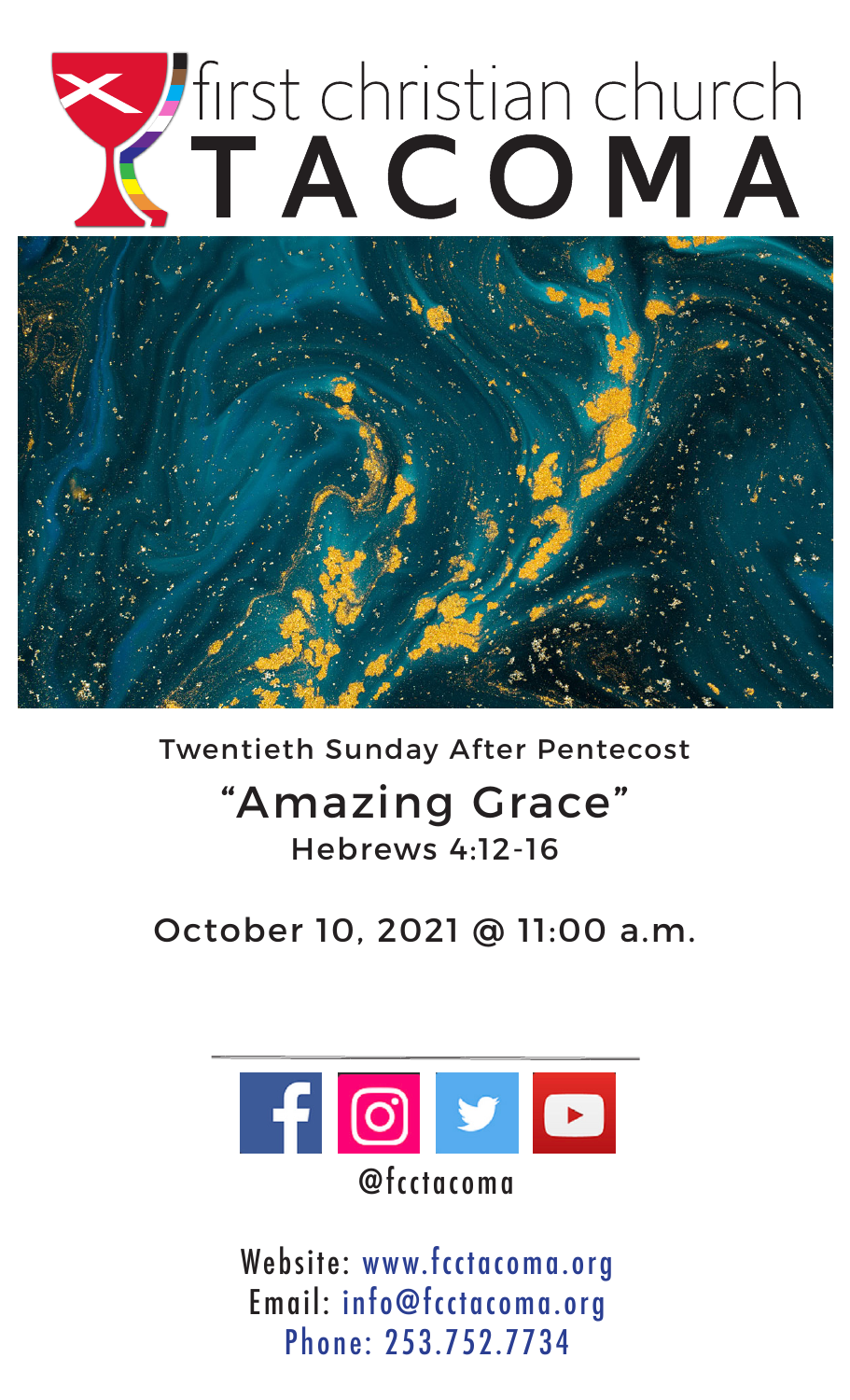# *\*Please stand if you are able* **Gathering Music** Kenneth Tucker **Welcome** Rev. Doug Collins **Prelude** CH 623 "Woke Up This Morning" **Call to Worship Susan McCook-Lamore** *Stars shine and rivers flow; Indeed, the Word of God is living and active! Dancers find their rhythm and children find their voices; Indeed, the Word of God is living and active! Purpose is revealed and love beams in the heart of community; Indeed, the Word of God is living and active! Amazing grace is the pulse of our God; Let us worship* \*Opening Hymn **CH5**

O for a Thousand Tongues to Sing

# **A Time for Prayer** Pastor Doug

#### After a pastoral prayer is offered, worshippers are invited to light a candle at a nearby station as we continue our time of prayer. I Need Thee Every Hour CH 578

**Community Prayer Eternal Spirit, Earth-maker, Pain-bearer** From the New Zealand Prayer Book Find this week's responsive prayer insert in your pew.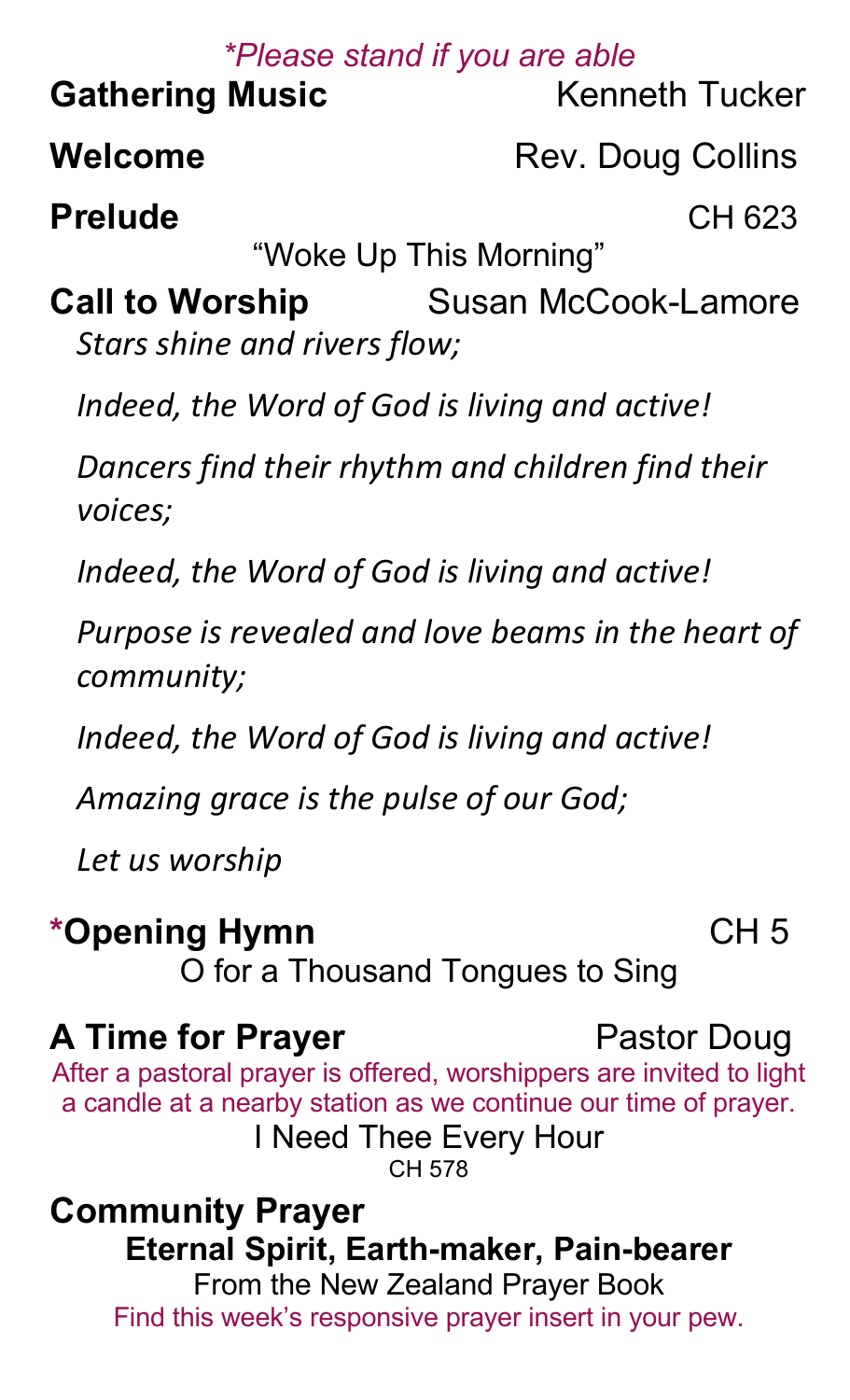# **Scripture Reading Susan McCook-Lamore Hebrews 4:12-16**

**<sup>12</sup>** Indeed, the word of God is living and active, sharper than any two-edged sword, piercing until it divides soul from spirit, joints from marrow; it is able to judge the thoughts and intentions of the heart. **<sup>13</sup>**And before him no creature is hidden, but all are naked and laid bare to the eyes of the one to whom we must render an account.

**<sup>14</sup>** Since, then, we have a great high priest who has passed through the heavens, Jesus, the Son of God, let us hold fast to our confession. **<sup>15</sup>** For we do not have a high priest who is unable to sympathize with our weaknesses, but we have one who in every respect has been tested as we are, yet without sin. **<sup>16</sup>** Let us therefore approach the throne of grace with boldness, so that we may receive mercy and find grace to help in time of need.

## **Sermon** Pastor Doug

# **"Amazing Grace"**

Amazing Grace **CH 546** 

#### **Call to Offering & Prayer of Thanksgiving**

Offering can be placed at the conclusion of our service in one of the two trays located at the back of the sanctuary. You can also give online anytime at http://bit.ly/fccgiving.

# **Communion Hymn** CH 430

Lo, I Am With You

# **Sharing God's Feast**

communion prayer

musical meditation